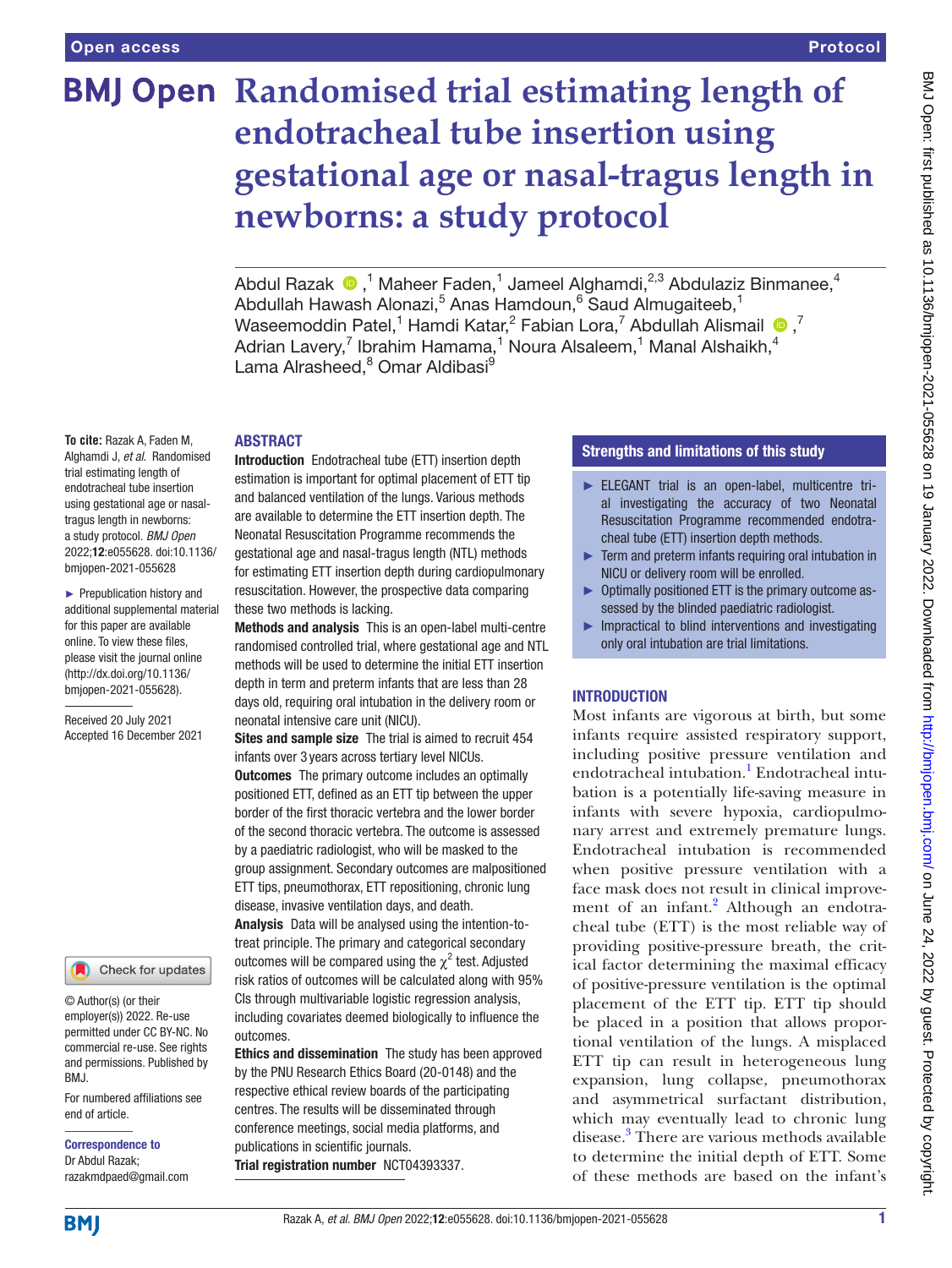birth weight, $4<sup>5</sup>$  gestational age, anthropometric measure-ments<sup>[6](#page-4-4)</sup> and others include vocal cord guide<sup>7</sup> and digital palpation methods.<sup>8-10</sup>

The most used method is based on the infant's weight. In the weight-based method, so-called Tochen's formula, the ETT insertion depth in oral intubation is obtained by adding 6cm to the infant's birth weight.<sup>4</sup> This method often overestimates the insertion depth in extremely preterm infants less than 28 weeks of gestational age. $^{11}$  Researchers attempted to improve the accuracy of ETT insertion depth by modifying Tochen's method from 6 cm to 5cm plus weight. However, these modifications were not associated with statistically significant improvement in ETT tip positions.<sup>5</sup> Similarly, clinical trials evaluated various other methods such as the vocal cord guide method,<sup>7</sup> digital palpation method<sup>8-10</sup> and foot length method, $6$  for estimating ETT insertion depth in newborn infants, but did not find promising results. A recent systematic review and meta-analysis showed that the commonly used estimation methods for ETT insertion depth are inaccurate and unreliable.<sup>12</sup> It also addressed the gap that the methods recommended by the Neonatal Resuscitation Programme (NRP) are not extensively studied in clinical trials.<sup>2</sup>

NRP recommends gestational age and nasal-tragus length (NTL) methods for estimating ETT insertion depth during cardiopulmonary resuscitation of the neonate.<sup>2</sup> The evidence to support these two NRP recommended methods is, however, limited. Two observational studies showed that using a gestational age to estimate ETT insertion depth improved the proportion of correctly placed ETT tips in newborns.<sup>13 14</sup> However, a randomised trial found no difference between gestational age and weight-based methods for estimating ETT insertion depth in newborns.<sup>15</sup> Similarly, observational studies report the NTL method—the distance from nasal septum tip to ear tragus+1cm—for estimating ETT insertion depth improves the proportion of optimally placed ETT tips in neonates,<sup>16–19</sup> but no difference between the NTL method and weight-based method was found in a recent randomised trial.<sup>20</sup>

To the authors' knowledge, there is no head-to-head randomised trial that compares the two NRP recommended methods, gestational age and NTL methods, for estimating ETT insertion depth in newborns. Hence, this clinical trial is designed to determine the accuracy of two methods, gestational age and NTL methods (*intervention and control*), recommended by the eighth edition of NRP for estimating ETT insertion depth in oral intubation in term and preterm neonates requiring endotracheal intubation (*population*) in neonatal intensive care unit (NICU) or delivery room (*setting*).

## **METHODS**

#### Trial hypothesis

To determine whether estimating ETT insertion depth using gestational age rather than NTL method results in more correctly positioned ETT tips in oral intubation.

## Trial design

This is a multi-centre randomised controlled trial primarily conducted in tertiary level NICUs in Saudi Arabia and extends to appropriate international tertiary level NICUs. The trial commenced in June 2020 and is aimed to recruit 454 infants over 3years.

### Inclusion criteria

- ► Infants born between 23 weeks 0days and 41 weeks 6days gestational age.
- ► Infants less than 28 days of life.
- ► Infants requiring oral intubation in the delivery room or NICU.

## Exclusion criteria

- ► Infants with a chromosomal abnormality.
- Infants with major anomalies, including craniofacial anomalies and facial dysmorphism that may affect the NTL.
- ► Infants with unknown gestational age at birth.

#### Primary outcome

The primary outcome is the proportion of the optimally positioned ETT on the chest X-ray. ETT is considered optimally positioned if the tip of the ETT lies between the upper border of the first thoracic vertebra (T1) and the lower border of the second thoracic vertebra (T2).

#### Secondary outcomes

The secondary outcomes include

- ► ETT tip above the upper border of T1.
- ► ETT tip below the lower border of T2.
- ► Pneumothorax.
- ► ETT repositioning (advance or withdrawn) following the chest X-ray.
- ► Oxygen therapy at 28 days.
- Oxygen therapy or positive pressure support (include nasal cannula <2L/min and >30% oxygen, nasal cannula  $>2$ L/min and any oxygen, continuous positive airway pressure, and any oxygen, or invasive respiratory support and any oxygen) at 36 weeks postmenstrual age.
- ► Duration of invasive ventilation.
- ► Death before discharge.

## Trial procedures

#### Informed consent

Written consent will be obtained after the parents have been given a full verbal explanation and written description ([online supplemental information 1](https://dx.doi.org/10.1136/bmjopen-2021-055628)). An explanation of the consent will be conducted with the parents in their native language. A hospital-based adult interpreter will be used wherein required. A deferred written consent (after initial verbal assent) where prior written consent is not feasible as the study does not involve additional risk or investigations to the participants and the interventions are otherwise considered as standard practice recommendations by the NRP and hospital sites.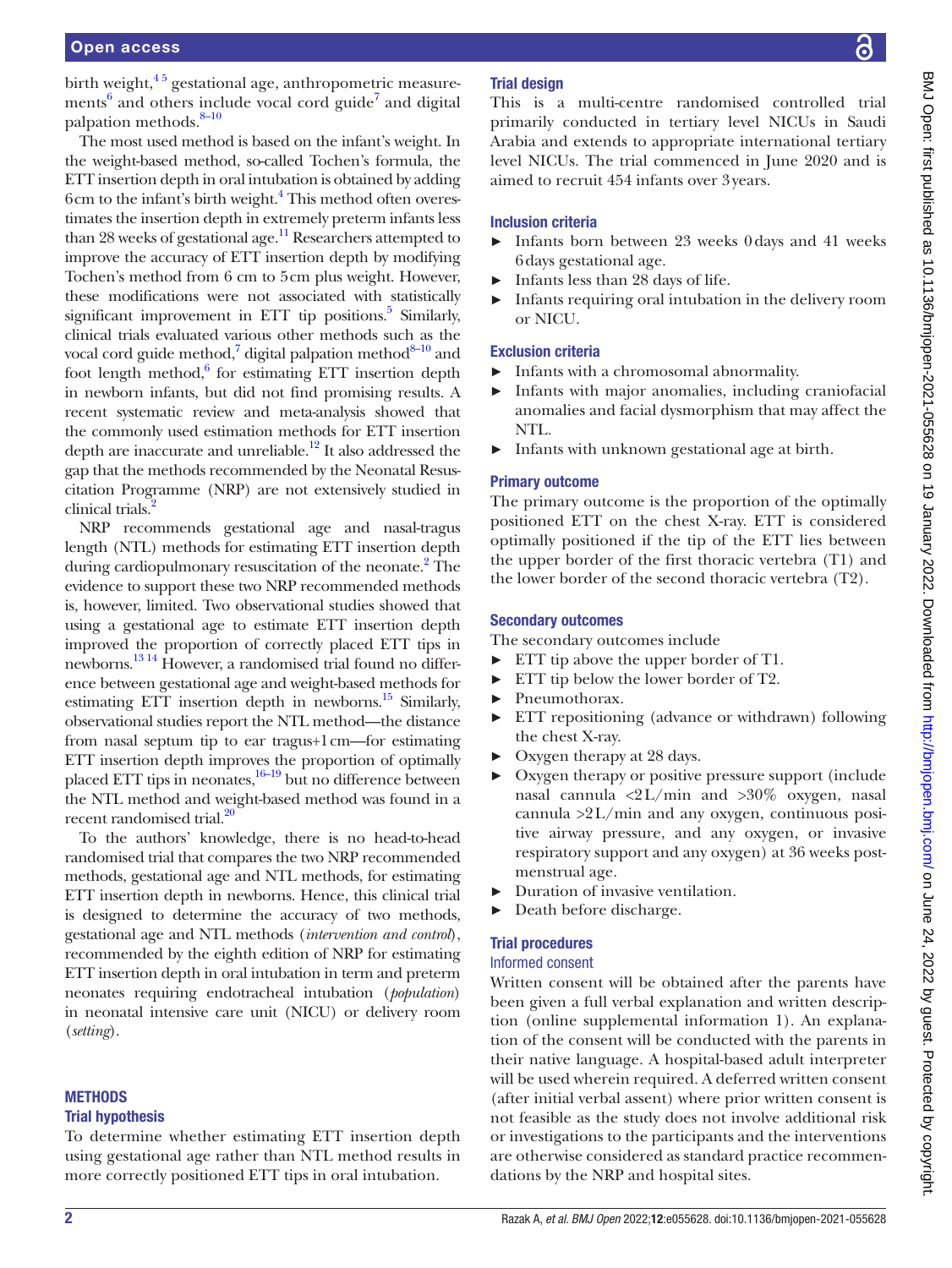## Trial interventions

The studied interventions in this study will be two different estimation methods for ETT insertion depth in oral intubation in neonates. The two methods are the gestational age method and the NTL method. In the gestational age method, the ETT insertion depth is obtained from the gestational age chart adapted from Kempley *et al*. [14](#page-4-14) In the NTL method, the ETT insertion depth is calculated based on the formula—the distance from nasal septum tip to ear tragus+1cm. The details of these two estimation methods are provided in [online supplemental infor](https://dx.doi.org/10.1136/bmjopen-2021-055628)[mation 2](https://dx.doi.org/10.1136/bmjopen-2021-055628), which also illustrates the positioning of the neonate before obtaining the chest X-ray.

## Randomisation

Eligible infants will be randomly assigned using a 1:1 ratio to the 'NTL method' or 'gestational age method'. The randomisation is stratified by gestational age at birth (<28 weeks and >28 weeks) and the participating centre. The randomisation sequence is generated by an independent researcher with a computer at the website <www.sealedenvelope.com> hosted by King Abdullah bin Abdulaziz University Hospital (KAAUH), Saudi Arabia. The randomised sequence is integrated into the in-built randomization module within the Research Electronic Data Capture (REDCap) system by the independent researcher. Therefore, the sequence is inaccessible to the trial investigators.

#### Allocation concealment

Allocation will be concealed by incorporating the random permuted blocks of size 2 and 4 sequences within the REDCap system.

## **Blinding**

This will be an open-label trial. Blinding of the clinicians, nurses, and patient caregivers is impractical. However, to minimise the bias, the method used to estimate the ETT insertion depth will not be mentioned to the patient caregivers explicitly nor recorded in the patient charts. The primary outcome assessment will be blinded by masking the consultant paediatric radiologist to the group assignment. Similarly, the consultant paediatric radiologist will determine the following secondary outcomes—ETT tip above the upper border of T1, ETT tip below the lower border of T2 and pneumothorax. The trained research assistant will determine the other secondary outcomes (ETT repositioning after the X-ray, oxygen therapy at 28 days, oxygen therapy or positive pressure support at 36 weeks postmenstrual age, duration of invasive ventilation, and death before discharge).

## Structure and duration of trial

The trial aims to recruit 454 infants (see under sample size) from multiple tertiary-level NICUs over 3 years.

## Data collection

Data required for the trial will be collected from the clinical notes and radiological records using the data collection forms ([online supplemental information 3\)](https://dx.doi.org/10.1136/bmjopen-2021-055628). No additional laboratory or blood tests will be required.

## Early cessation

The trial steering committee will receive recommendations from the data monitoring committee if the trial requires early termination following the interim data analyses and evidence from relevant studies. The following measures were agreed to consider stopping the trial, wholly or partly (subgroups), after an interim analysis that will be conducted following enrolment of 200 participants.

- 1. An absolute difference of greater than or equal to 25% in the primary outcome between the study groups.
- 2. An absolute difference of less than 5% in the primary outcome between the study groups.
- 3. A rate of less than 20% in the primary outcome in either of the groups.

The purpose of the interim analysis is to evaluate the safety and futility rather than the efficacy. Therefore, no p value adjustment is proposed.

## Safety reporting

Any unexpected serious events (death, any life-threatening event, any event that will prolong the hospitalisation or any event that will result in disability) will be reported to the data safety monitoring committee. The committee will evaluate the risks versus benefits associated with the study or the study interventions. The committee may recommend early cessation depending on the interim data analyses.

## Statistics and analysis

## Sample size

Our unpublished data showed using the NTL method for estimating ETT insertion depth in term and preterm infants result in 35% of correctly positioned ETT tips. The data is similar to the randomised $2^0$  and non-randomised $2^1$ studies that showed similar accuracy (32%–37%) with the NTL method for estimating ETT insertion depth. With 90% power and two-sided 5% significance, to detect an absolute increase of 15% in optimally positioned ETT tips using the gestational age method, we will require 454 participants. We calculated sample size using nQuery Advisor Sample Size Calculator V.8.3.0.0.<sup>[22](#page-4-16)</sup>

## Statistical analysis

Data will be analysed based on the intention-to-treat principle. Univariate analyses will be performed to compare baseline demographic factors between the two groups [\(online supplemental information 4](https://dx.doi.org/10.1136/bmjopen-2021-055628)). A mean with standard deviation (normal data) or median with IQR (skewed data) will be obtained for continuous variables and numbers and percentages for categorical variables. Independent t-test (normal data) or Mann-Whitney U test (skewed data) for continuous variables and  $\chi^2$  or Fisher exact test for categorical variables when appropriate will be used to analyse the groups. SAS V.9.4 will be used for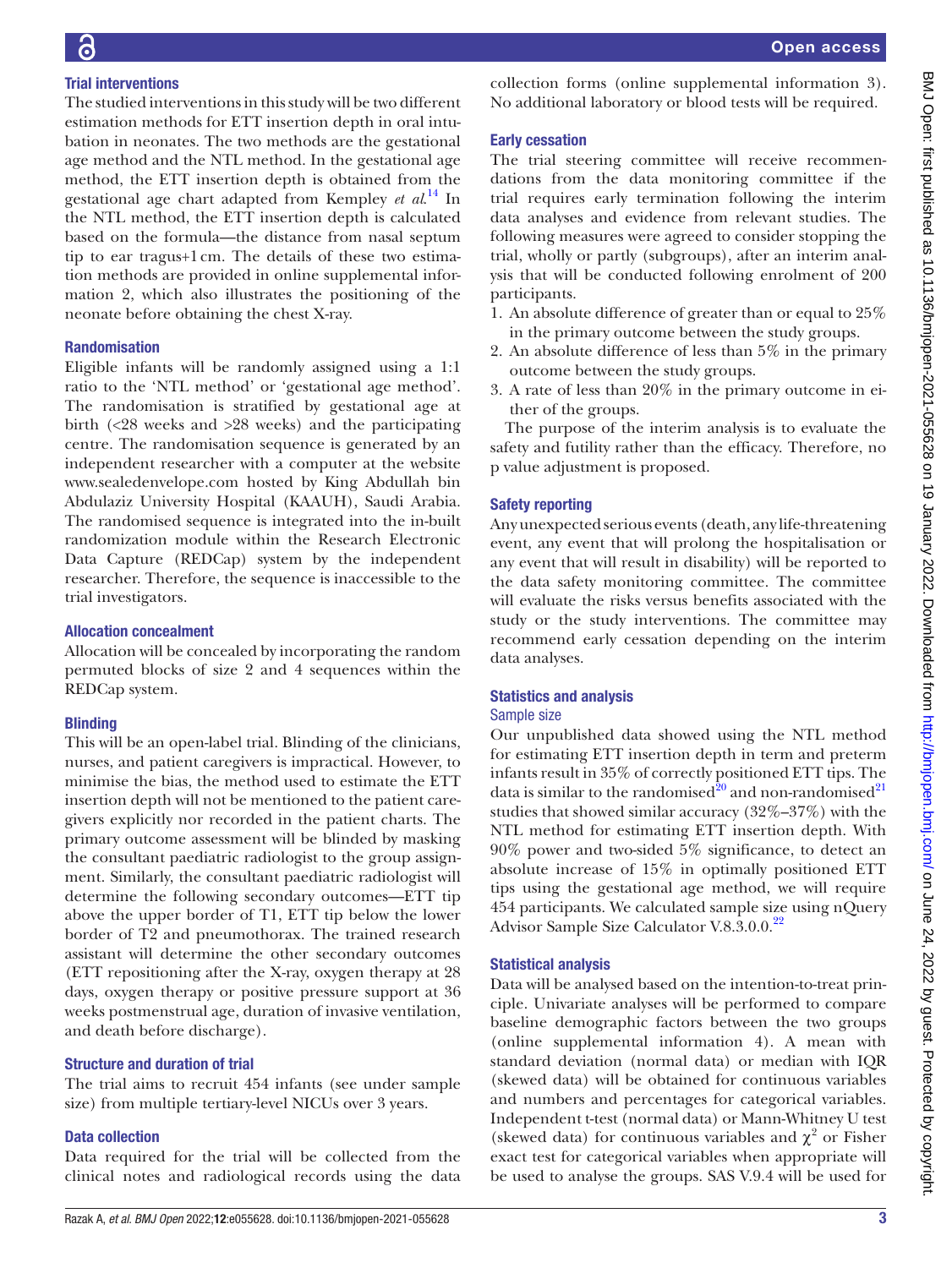the conduct of all analyses. A detailed Statistical Analysis Plan will be developed before the interim analysis.

#### Analysis of primary outcome

Adjusted risk ratios of a successful outcome will be calculated along with 95% CIs. Adjusted ratios will be determined using multivariable logistic regression analysis, including covariates deemed biologically to influence the primary outcome ([online supplemental information](https://dx.doi.org/10.1136/bmjopen-2021-055628) [5\)](https://dx.doi.org/10.1136/bmjopen-2021-055628). In addition, principles of best model practices will be followed (including assessment of collinearity among included variables) and determination of the predictive ability of the model using the area under the curve. Outcomes will be reported as shown in ghost tables in [online supplemental information 6](https://dx.doi.org/10.1136/bmjopen-2021-055628).

#### Analysis of secondary outcomes

Similar analyses as above will be performed for all secondary outcomes that are categorical variables. [Online](https://dx.doi.org/10.1136/bmjopen-2021-055628) [supplemental information 5](https://dx.doi.org/10.1136/bmjopen-2021-055628) lists variables included in the regression models for each secondary outcome. Outcomes will be reported as shown in ghost tables in [online supplemental information 6](https://dx.doi.org/10.1136/bmjopen-2021-055628).

#### Handling missing data

Missing data will be evaluated in terms of their pattern (eg, missing completely at random, missing at random, etc). All analyses will be based on a listwise deletion approach where observation with complete values will be only considered for analysis for missing completely at random. Multiple imputation approaches will be applied for variables with missing values at random to impute the missing values using the recommended method.<sup>[23](#page-4-17)</sup>

#### Quality control and assurance

#### Site initiation and training

The local research team will be trained in the protocol and the trial procedures in conjunction with the local principal investigator. They will deliver the training to the site physicians, respiratory therapists and nurses. In addition, the local research team will act as a point of contact for the primary coordinating centre (KAAUH) and troubleshoot as the need arises.

#### Data collection, confidentiality and monitoring

We will use the data collection form ([online supplemental](https://dx.doi.org/10.1136/bmjopen-2021-055628) [information 3\)](https://dx.doi.org/10.1136/bmjopen-2021-055628) to abstract data from patient medical records (either on paper or converted to a passwordprotected excel sheet) and will store it in locked office cabinets at participating sites or on a password-protected, encrypted USB drive. The primary study site, KAAUH, will initiate the data-sharing agreement (DSA). All the data will be entered from all participating centres into a single REDCap database, which will be managed from KAAUH once the DSA has been finalised among all centres.

#### Patient and public involvement

No patient involved.

#### **DISCUSSION**

This clinical trial comparing the gestational age and NTL methods will provide valuable data for clinicians determining the ETT insertion depth during oral endotracheal intubation. The findings from the clinical trial will also help address the knowledge gap in this research area and help update the NRP guidelines and recommendations. The study will also investigate the effect of gestational age on either of the methods. Though the trial is not powered for important respiratory outcomes, such as air leak, ventilation days, chronic lung disease, it will also provide comparative data assessing the impact of the estimation methods on these outcomes.

This trial is well powered for detecting the important differences between the gestational age and NTL methods for estimating ETT insertion depth. Given the large number of participants to study, we anticipate few challenges enrolling the study population. The two most significant challenges include the COVID-19 pandemic and less-invasive surfactant administration (LISA). COVID-19 pandemic-related restrictions have resulted in limited accessibility for physicians to discuss essential elements of the consent process and delayed ethical approval of additional centres. Nonetheless, we aim to keep up the enrolment with verbal assent and telephonic conversations with the parents. In addition, following LISA initiation, the rate of endotracheal intubation has come down in few study centres. Hence, additional centres from the USA are currently pending to be added as study centres for this study. In addition, these site recruitment efforts will focus on centres where LISA is not yet established.

#### ETHICS AND DISSEMINATION

We will conduct the trial according to The Declaration of Helsinki (amended 2008) and The International Conference of Harmonization guidelines for Good Clinical Practice (E6). Our study has been approved by the PNU Research Ethics Board (20-0148) and the respective ethical review boards of the participating centres in Saudi Arabia. Additional centres will be included following the approval by the respective institutional review boards as they are currently pending approval in the USA. We will disseminate the results to the local and international neonatal community by presenting the trial findings at various paediatric and neonatal society meetings, publishing the findings in peer-reviewed journals and disseminating them through social media platforms.

#### Author affiliations

<sup>1</sup> Pediatrics, King Abdullah bin Abdulaziz University Hospital, Princess Nora bint Abdul Rahman University, Riyadh, Saudi Arabia <sup>2</sup>Pediatrics, King Fahad Hospital, AlBaha, Saudi Arabia 3 Pediatrics, AlBaha University, AlBaha, Saudi Arabia <sup>4</sup>Pediatrics, King Faisal Specialist Hospital and Research Center, Riyadh, Saudi Arabia 5 Pediatrics, King Fahad Medical City, Riyadh, Saudi Arabia <sup>6</sup>Radiology, King Abdullah Bin Abdulaziz University Hospital, Riyadh, Saudi Arabia